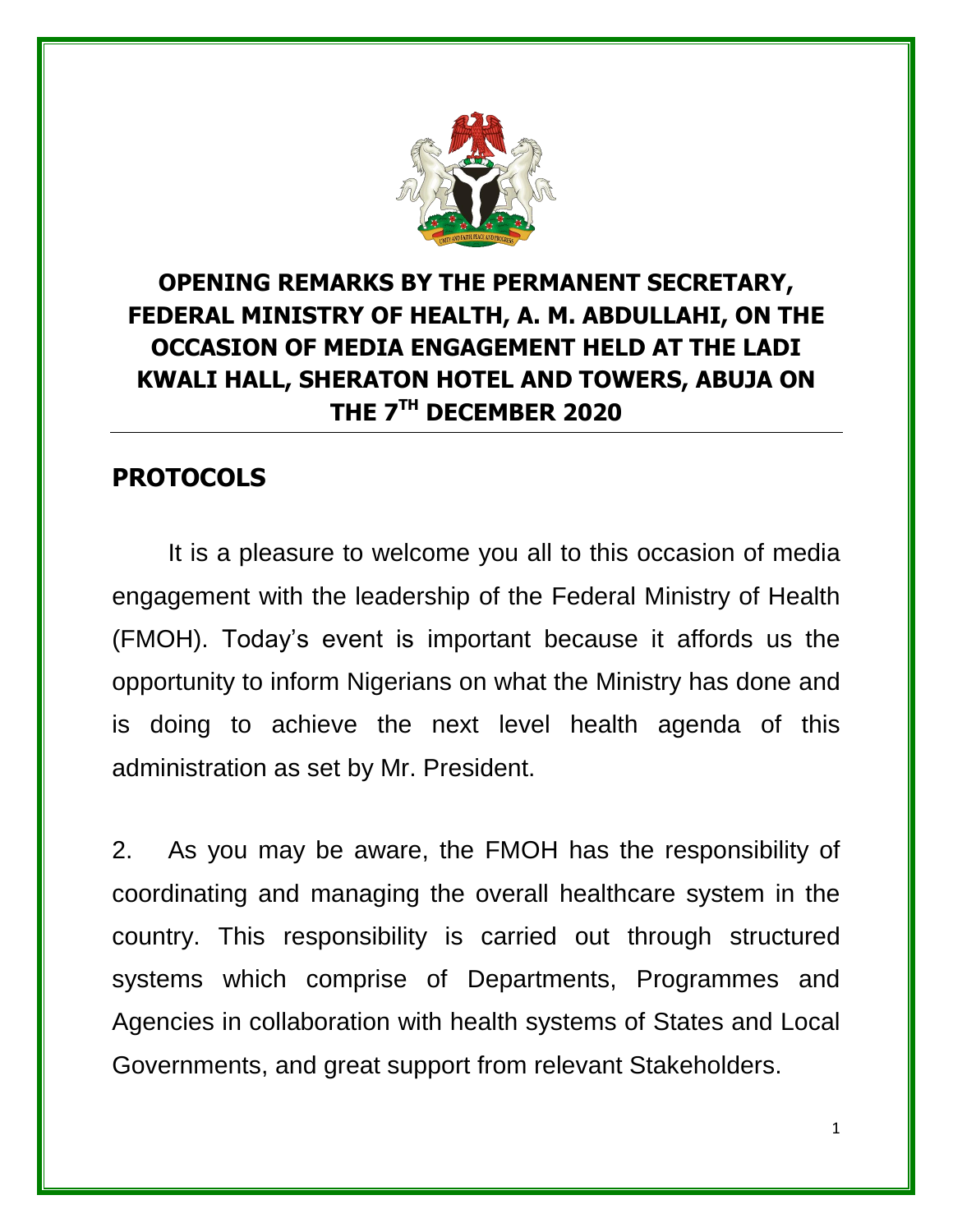3. The Top Management of FMOH and its parastatals is here today to brief Nigerians on the Federal Government's health sector achievements in the last five years and on what the 2021 road map is all about. You may wish to know that in continuation of the good work commenced in Mr. President's first tenure, he has in this second tenure, set a nine-point health sector next level agenda that will propel the country towards the attainment of the Universal Health Coverage (UHC) for the populace.

4. This event will be guided by the able leadership of the Honourable Minister of Health, Dr. Emmanuel Osagie Ehanire, an accomplished manager with great vision and Honourable Minister of State for Health, the very Distinguished Senator Dr. Olorunnimbe Adeleke Mamorah. They will be supported by the heads of Departments, Programmes and Agencies of the Ministry. The Honourable Ministers will share with us the overall vision of the current health agenda, the achievements so far attained and the road map towards a **Greater Health Sector**, **2021**. This will then be followed by presentations from Heads of Departments/Programmes and Agencies to enunciate the contributions towards achieving the goal of UHC for Nigeria.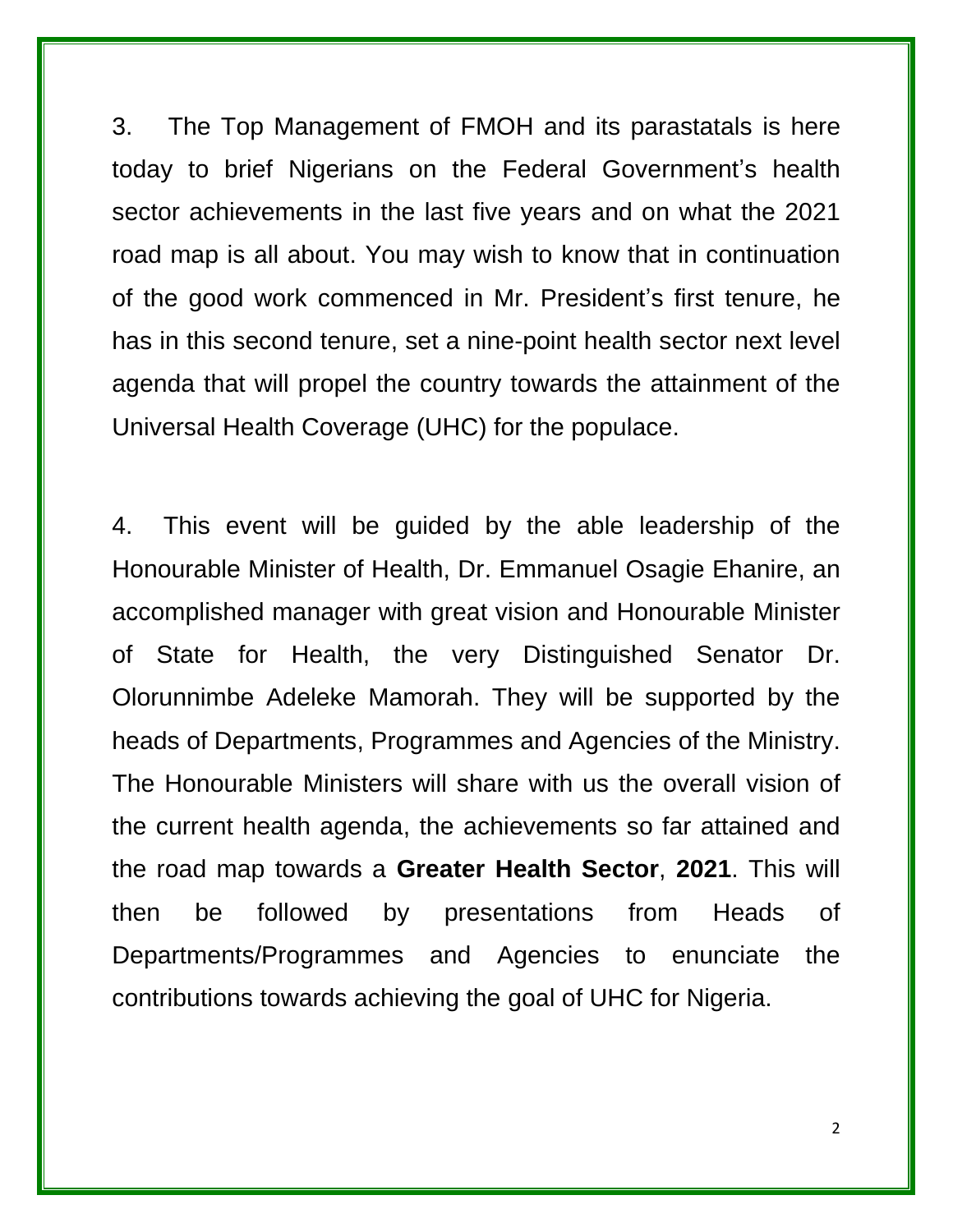5. We have received tremendous support from our partners all through the years who have been working with us to ensure that we deliver on our mandate. This event also affords us an opportunity to appreciate and commend them for their unrelenting support. We shall be taking goodwill messages from these our esteemed partners.

6. The unveiling of the **revised Basic Health Care Provision Fund (BHCPF) implementation guideline** will be done as the highlight of this event. The National Health Act (2014) established the BHCPF as one of the key drivers to attaining equitable health for all in Nigeria. Under the administration of President Muhammadu Buhari, the BHCPF implementation began with the appropriation and release of at least one percent of the Consolidated Revenue Fund as provided by the Act. This has set in motion the mechanism to fast track achieving UHC for all.

7. There will be media tour to showcase what the FMOH and its Parastatals are doing to ensure effective healthcare delivery with session for questions from participants and media. It is our expectation that at the end of this event, Nigerians will be better informed about what this administration has done and is doing to improve and provide better health services to Nigerians.